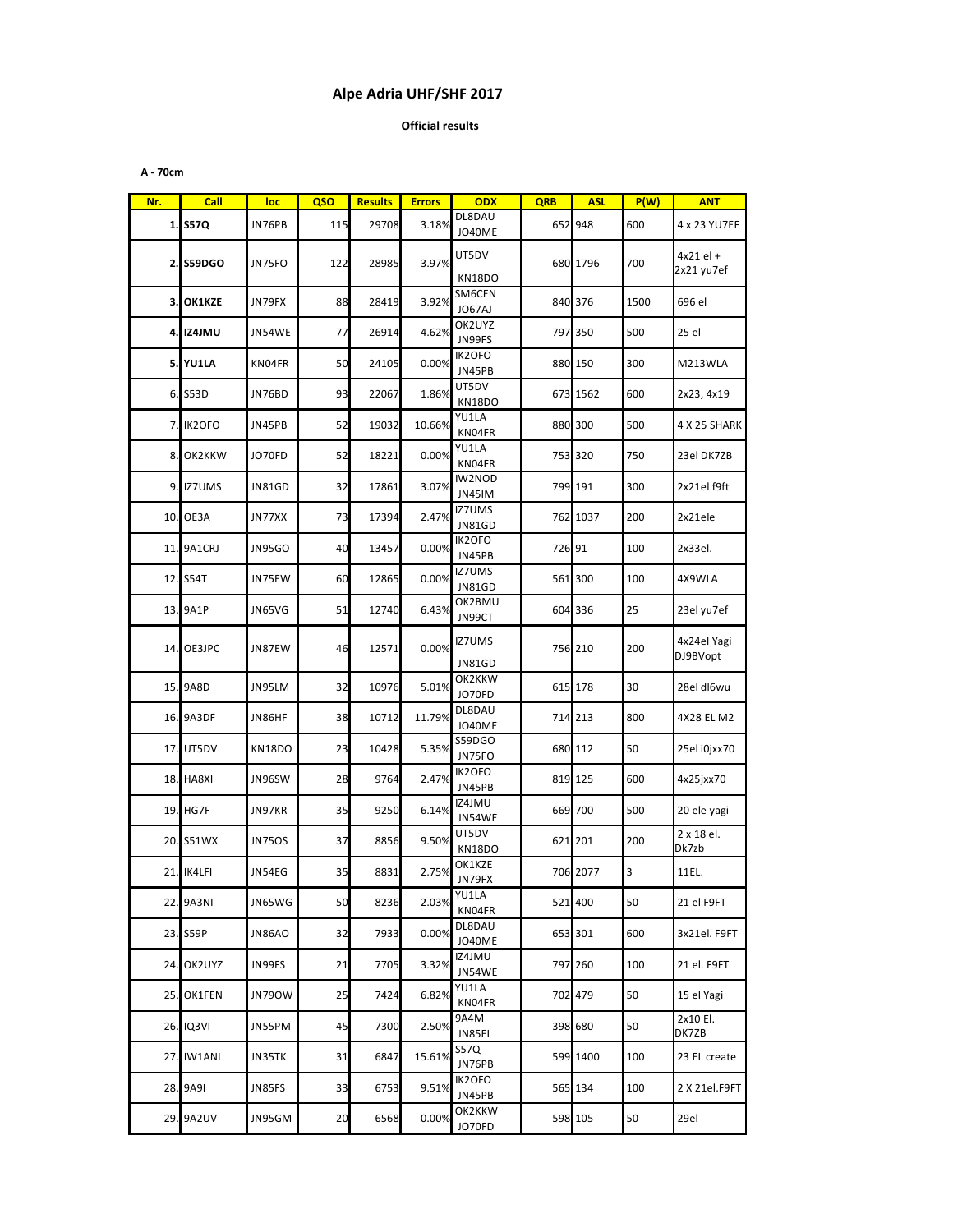|     | 30. IZ3DRN        | JN55TI        | 34             | 6351 | 21.55% | 9A1CRJ<br><b>JN95GO</b>        | 540 13 |          | 500            | 4x25 el-Shark              |
|-----|-------------------|---------------|----------------|------|--------|--------------------------------|--------|----------|----------------|----------------------------|
|     | 31. S51SL         | JN76JC        | 36             | 5977 | 1.89%  | OK2BMU<br>JN99CT               |        | 485 850  | 400            | 2 x 23 el.                 |
| 32. | IW2NOD            | JN45IM        | 28             | 5939 | 0.00%  | <b>IZ7UMS</b><br><b>JN81GD</b> |        | 799 220  | 500            | 2x25 jxx                   |
| 33. | OE5NNN/P          | JN77DX        | 25             | 5655 | 3.86%  | DK9TF<br>JO31NF                |        | 630 609  | 20             | 19                         |
|     | 34. OE8FNK        | <b>JN66UO</b> | 37             | 5259 | 2.83%  | YU1LA<br>KN04FR                |        | 565 1733 | 130            | 2x21el Yagi                |
| 35. | OE8KVK/P          | JN78MJ        | 18             | 4607 | 8.84%  | IK2OFO<br>JN45PB               |        | 574 990  | 30             | 19 El F9FT                 |
|     | 36. IK3XTT        | JN55LK        | 26             | 4547 | 8.93%  | <b>IZ7UMS</b><br><b>JN81GD</b> | 657 60 |          | 70             | 33 ELEMENTI                |
| 37. | <b>IV3LNQ</b>     | JN66LN        | 22             | 3996 | 0.00%  | <b>IW1ANL</b><br>JN35TK        |        | 431 1999 | 30             | <b>19 EL TONNA</b>         |
|     | 38. HA2MJ         | JN97DQ        | 19             | 3800 | 0.00%  | OK1KKL<br><b>JO70PO</b>        |        | 391 186  | 25             | 19 el yagi                 |
|     | 39. IK1YNZ/4      | JN54ML        | 19             | 3219 | 0.00%  | S57Q<br>JN76PB                 |        | 377 125  | 70             | 19 EL F9FT                 |
| 40. | 9A <sub>0</sub> C | <b>JN85AO</b> | 19             | 3164 | 0.00%  | IZ7UMS<br>JN81GD               |        | 498 170  | 35             | Flexa 23 el                |
|     | 41. S58RU         | JN65WM        | 23             | 3115 | 0.00%  | IK2OFO<br>JN45PB               |        | 363 263  | 70             | M2 432-<br>13WLA           |
|     | 42. IW3SGT        | JN65US        | 28             | 2799 | 3.75%  | <b>IW1ANL</b><br>JN35TK        |        | 475 398  | 5              | Diamond 11<br>elementi     |
|     | 43. S540          | JN75NT        | 19             | 2733 | 13.73% | OK2KKW<br>JO70FD               | 485    |          | 200            | 23el                       |
|     | 44. S53DB         | JN65XM        | 32             | 2610 | 25.85% | IQ6MC<br><b>JN63OH</b>         |        | 253 1020 | 50             | 9el yagi                   |
|     | 45. F5VKV         | JN33RR        | 5 <sub>l</sub> | 2443 | 0.00%  | S59DGO<br>JN75FO               |        | 592 200  | 75             | 18 EL DK7ZB                |
|     | 46. IU3GNB        | JN55MP        | 18             | 2432 | 9.15%  | <b>IW1ANL</b><br>JN35TK        |        | 268 1420 | 5              | 18el. LFA                  |
|     | 47. IK2RLN        | JN45UR        | 12             | 2378 | 3.29%  | S57Q<br>JN76PB                 |        | 434 320  | 35             | YAGI 25<br><b>ELEMENTI</b> |
|     | 48. S50J          | <b>JN65VO</b> | 17             | 2374 | 0.00%  | <b>IW1ANL</b><br>JN35TK        |        | 481 150  | 50             | 2x19el                     |
| 49. | OE1TGW/1          | JN88EH        | 10             | 2321 | 0.00%  | YU1LA<br>KN04FR                |        | 507 300  | 20             | 9el.Yagi                   |
|     | 50. OE6DRG/P      | JN77EG        | 17             | 2197 | 20.74% | 9A91<br>JN85FS                 |        | 231 1900 | 30             | 23 Element                 |
|     | 51. DO1CS         | JO60PO        | 10             | 2176 | 0.00%  | S57Q<br>JN76PB                 |        | 527 730  | 75             | 4-fach Quad<br>UHF         |
|     | 52. S52ON         | JN76IG        | 22             | 1869 | 1.42%  | IZ4JMU<br>JN54WE               |        | 321 1200 | 20             | 14 el yagi                 |
|     | 53. 9A2YF         | <b>JN85OO</b> | 10             | 1674 | 13.04% | OK1KZE<br>JN79FX               |        | 529 250  | 100            | 10 el yagi                 |
|     | 54. IV3FHL/IV3    | JN66GB        | 12             | 1623 | 16.51% | IK4LFI<br>JN54EG               |        | 262 750  | 30             | 7 el. yagi                 |
|     | 55. 9A1CDD        | JN85JP        | 9              | 1541 | 0.00%  | IK2OFO<br>JN45PB               |        | 590 200  | 50             | 2 x 21 El.F9FT             |
|     | 56. 9A5G          | JN75FI        | 18             | 1336 | 0.00%  | IQ3VI<br>JN55PM                |        | 248 150  | 70             | QUAD                       |
|     | 57. I1WKN         | JN35QJ        | 6              | 1213 | 7.97%  | S59DGO<br>JN75FO               |        | 553 2345 | $\overline{2}$ | YAGI 5 ELEM                |
|     | 58. OK1VOF        | JO80FD        | 9              | 1173 | 11.00% | OK1VSJ<br><b>JN69IS</b>        |        | 272 535  | 20             | 14 el Y                    |
|     | 59. SP6OWA        | JO71QA        | 7              | 1105 | 0.00%  | OK2RAS<br>JN99FP               |        | 267 340  | 100            | 16 el.Yagi                 |
|     | 60. S51WC         | JN75OT        | 12             | 1071 | 0.00%  | 9A8D<br>JN95LM                 |        | 294 250  | 25             | 22 el Yagi                 |
|     | 61. S50C          | JN76JG        | 10             | 1045 | 0.00%  | IZ4JMU<br>JN54WE               |        | 326 1500 | 45             | 4x26 el. yagi              |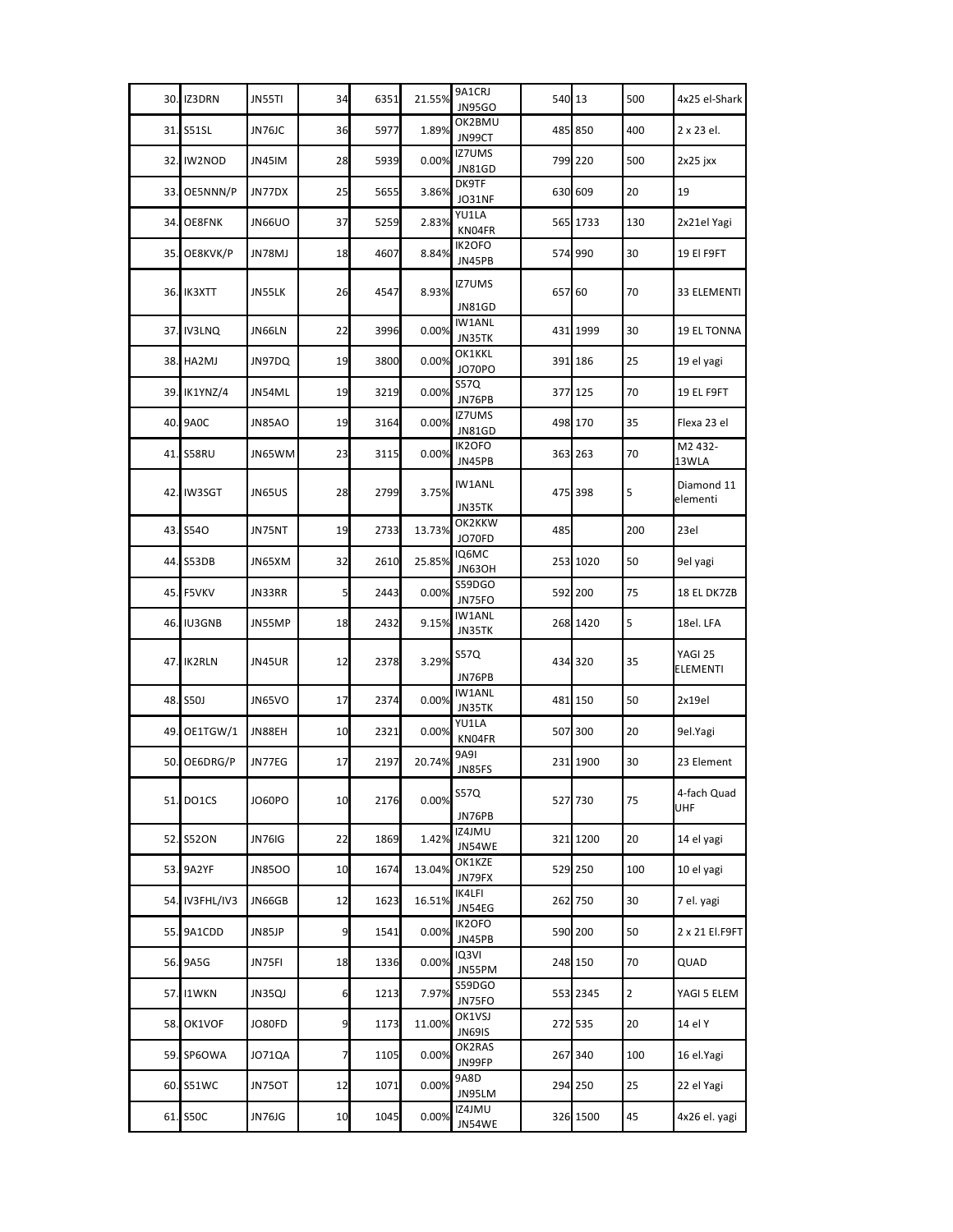| 62.        | OE5LHM/P    | JN78GH | 10              | 1031 | 29.34% | <b>S57Q</b><br>JN76PB          |        | 257 320  | 5                       | GP                        |
|------------|-------------|--------|-----------------|------|--------|--------------------------------|--------|----------|-------------------------|---------------------------|
| 63.        | IZ3WCH      | JN65DM | 7               | 1013 | 33.44% | IK2OFO<br>JN45PB               | 241 15 |          | 35                      |                           |
| 64.        | 9A3EBP      | JN75DI | 12              | 1006 | 4.37%  | YU1LA<br>KN04FR                |        | 490 316  | 150                     | yagi 15 el                |
| 65.        | S57UZX      | JN75MT | 16              | 992  | 16.92% | IZ3VTH<br>JN65DM               |        | 217 500  | 25                      | 21 el                     |
|            | 66. 9A2XW   | JN75SM | 6               | 976  | 0.00%  | OK1KZE<br>JN79FX               |        | 503 128  | 100                     | LFA                       |
|            | 67. IK3XTY  | JN55LP | 14              | 927  | 0.00%  | IZ4JMU<br>JN54WE               |        | 178 1118 | 25                      | 10 EL HOME<br><b>MADE</b> |
| 68.        | 9A2KO       | JN75IE | 6               | 708  | 12.27% | IQ3VI<br>JN55PM                | 270 33 |          | 25                      | 14 el. yagi               |
| 69.        | IZ3KMY      | JN55NI | 9               | 703  | 0.00%  | S59DGO<br>JN75FO               | 262 35 |          | 20                      | <b>GP Collineare</b>      |
|            | 70. 9A2SB   | JN95GM | $1\overline{ }$ | 598  | 0.00%  | OK2KKW<br>JO70FD               | 598 92 |          | 100                     | 26 el. DJ9BV              |
| 71.        | HA8MV/P     | KN06HT | $1\overline{1}$ | 587  | 0.00%  | OK2KKW<br>JO70FD               | 587 85 |          | 5                       | 23 el.                    |
| 72.        | S53FI       | JN75LT | 10              | 396  | 0.00%  | <b>S53D</b><br>JN76BD          |        | 75 235   | 25                      | 18 el frakaro             |
| <b>73.</b> | 9A2HX       | JN75EI | 7               | 361  | 0.00%  | IZ4JMU<br>JN54WE               |        | 237 120  | 50                      | 10EL                      |
|            | 74. S57NAW  | JN76PA | $\overline{7}$  | 360  | 0.00%  | S53D<br>JN76BD                 |        | 92 340   | 25                      | 11 el                     |
| 75.        | 9A5IG       | JN75DH | 10              | 357  | 0.00%  | S57Q<br>JN76PB                 |        | 114 100  | 10                      | 13 el yagi                |
| 76.        | OE3MDB/5    | JN78FM | 3               | 314  | 0.00%  | OK1KZE<br>JN79FX               |        | 163 700  | 20                      | Vertikal                  |
| 77.        | IK3CST      | JN55MJ | 4               | 308  | 33.91% | IK4LFI<br>JN54EG               | 136 35 |          | 20                      | Direttiva 15<br>Elementi  |
| 77.        | YO4FYQ      | KN44FD | 5 <sub>l</sub>  | 308  | 0.00%  | YO8CQQ<br>KN36TF               | 241 64 |          | 40                      | 23EL DK7ZB                |
|            | 78. S52OT   | JN75CM | 4               | 252  | 8.03%  | S57Q<br>JN76PB                 | 104    |          | 18                      | Mobil<br>2m/70cm          |
| 79.        | S57WW       | JN86CM | $\overline{2}$  | 251  | 0.00%  | OE3A<br>JN77XX                 |        | 164 300  |                         |                           |
| 80.        | IK7LMX      | JN80XP | $\overline{2}$  | 237  | 0.00%  | <b>IZ7UMS</b><br><b>JN81GD</b> | 132 5  |          | 70                      | 16 el by i0jxx            |
|            | 81. IZ1TTR  | JN35TA | $\overline{2}$  | 179  | 0.00%  | IK2OFO<br>JN45PB               |        | 132 239  | 20                      | vert proxel<br>x30        |
|            | 82. HA1WD/P | JN87FI | $\mathbf{1}$    | 169  | 0.00%  | S57Q<br>JN76PB                 |        | 169 720  | $\overline{\mathbf{3}}$ | 5 el                      |
|            | 83. IK2YSJ  | JN45MM | $\overline{2}$  | 166  | 13.54% | IW1ANL<br>JN35TK               |        | 111 135  | 60                      | 19 F9FT                   |
|            | 84. E71AVW  | JN94GL | $1\overline{1}$ | 121  | 0.00%  | 9A8D<br>JN95LM                 |        | 121 260  | 20                      | Yagi                      |
|            | 85. S53VV   | JN65VN | $\overline{a}$  | 117  | 0.00%  | S59DGO<br>JN75FO               |        | 53 100   | 3                       | 11 el.                    |
|            | 86. IK7HIN  | JN81KC | $1\overline{1}$ | 105  | 91.94% | IK7LMX<br>JN80XP               | 105 30 |          | 50                      | 23 LONG<br>YAGI           |
|            | 87. 9A1EA   | JN75EI | 4               | 51   | 0.00%  | S59DGO<br>JN75FO               |        | 29 102   | 50                      | CP-6R                     |
|            | 87. 9A3DOS  | JN75EI | 4               | 51   | 38.55% | S59DGO<br>JN75FO               |        | 29 102   | 50                      | YAGI 7el                  |
|            |             |        |                 |      |        |                                |        |          |                         |                           |

**B** - 23cm

| Nr. | Call      | loc    | oso | <b>Results</b> | <b>Errors</b> | <b>ODX</b>      | <b>QRB</b> | ASL | P(W) | <b>ANT</b>                  |
|-----|-----------|--------|-----|----------------|---------------|-----------------|------------|-----|------|-----------------------------|
|     | 1. HA5KDQ | JN97LN | 37  | 13237          | 1.82%         | DJ5AR<br>JN49CV | 830 24     |     | 350  | Loop sys.by<br><b>HA5IW</b> |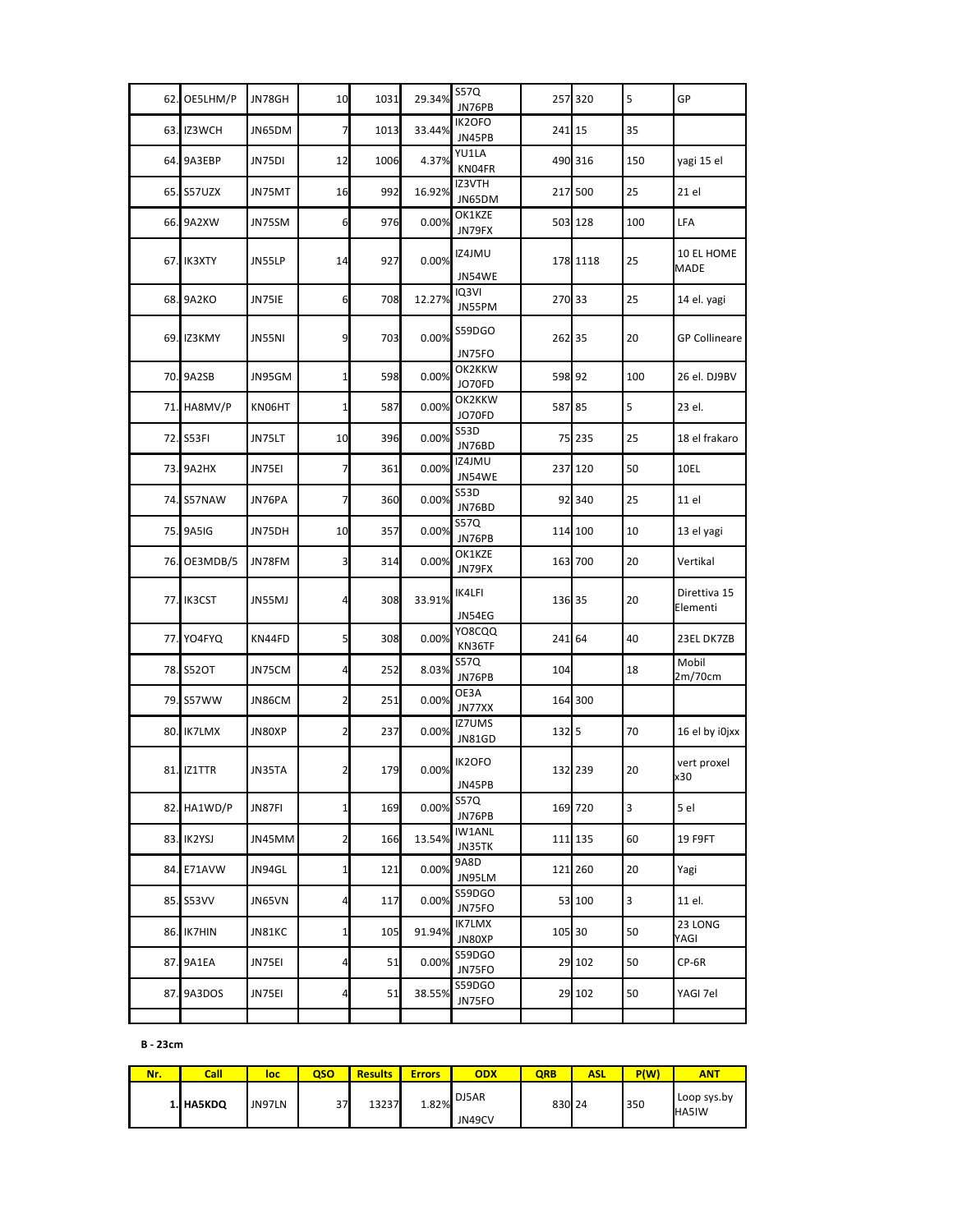|     | 2. S53D           | JN76BD        | 48             | 13035 | 0.77%  | DJ5AR<br>JN49CV          |        | 606 1562 | 150            | 1.8 <sub>m</sub>        |
|-----|-------------------|---------------|----------------|-------|--------|--------------------------|--------|----------|----------------|-------------------------|
|     | 3. HA8MV/P        | KN06HT        | 33             | 12896 | 0.00%  | DL2MRE<br><b>JO60WT</b>  | 665 85 |          | 140            | 220cm dish              |
| 4.  | OK2UYZ            | JN99FS        | 34             | 11793 | 0.00%  | DJ5AR<br>JN49CV          |        | 735 260  | 150            | 2 x 55 el.<br>F9FT      |
|     | 5. OK2KKW         | JO70FD        | 40             | 11665 | 3.66%  | IK2OFO<br>JN45PB         |        | 685 320  | 400            | 17dBd DISH              |
|     | 6. IK2OFO         | JN45PB        | 29             | 11175 | 19.70% | HA5KDQ<br>JN97LN         |        | 793 300  | 250            | 140 CM DISH             |
| 7.  | OE5JFL            | JN68MG        | 32             | 11167 | 10.62% | DK2MN<br>JO32MC          |        | 604 360  | 200            | 3m Spiegel              |
| 8.  | DJ5AR             | JN49CV        | 20             | 10814 | 10.69% | HG7F<br>JN97KR           |        | 817 220  | 100            | 3 m Dish                |
| 9.  | OE3A              | JN77XX        | 37             | 9891  | 2.44%  | <b>I4CVC/7</b><br>JN71SU |        | 682 1037 | 200            | 2m dish                 |
| 10. | 9A4M              | JN85EI        | 31             | 9405  | 0.00%  | DB6NT<br>JO50TI          |        | 660 406  | 50             | 180cm dish              |
| 11. | OE5D              | JN68PC        | 31             | 9057  | 11.47% | DK2MN<br>JO32MC          |        | 630 700  | 100            | 2m Dish                 |
|     | <b>12. IK3GHY</b> | JN65DM        | 23             | 8597  | 8.44%  | OK2UYZ<br>JN99FS         | 6610   |          | 500            | 2.3MT                   |
|     | 13. S51ZO         | JN86DR        | 30             | 8030  | 0.00%  | DJ5AR<br>JN49CV          |        | 694 317  | 100            | 1.8m Dish               |
|     | 14. HG7F          | JN97KR        | 28             | 7891  | 0.00%  | DJ5AR<br>JN49CV          |        | 817 700  | 100            | 190cm dish              |
|     | 15. OM5CM         | JN87WV        | 33             | 7840  | 5.00%  | IK2OFO<br>JN45PB         |        | 729 108  | 100            | 180cm Dish              |
|     | <b>16. HA5UA</b>  | JN97PL        | 27             | 7678  | 10.56% | DB6NT<br>JO50TI          |        | 645 190  | 60             | 1.5m mesh<br>dish       |
| 17. | OE3JPC            | JN87EW        | 25             | 6755  | 5.96%  | DJ5AR<br>JN49CV          |        | 635 210  | 150            | 2x55el F9FT<br>modified |
|     | 18. 9A8D          | JN95LM        | 18             | 5400  | 9.30%  | OE5JFL<br>JN68MG         |        | 544 178  | 10             | dish 2m                 |
| 19. | <b>IW3SPI</b>     | <b>JN66OD</b> | 18             | 5293  | 7.61%  | HA8MV/P<br>KN06HT        |        | 573 165  | 200            | 1,80 mt DISH            |
|     | 20. S53XX         | JN76GH        | 20             | 5036  | 10.69% | DJ5AR<br>JN49CV          | 617    |          | 80             |                         |
| 21. | 9A1CRJ            | JN95GO        | 17             | 4976  | 0.00%  | OK2KKW<br>JO70FD         | 590    |          | $\mathbf{1}$   |                         |
|     | 22. 9A2SB         | JN95GM        | 13             | 4270  | 0.00%  | OK2KKW<br>JO70FD         | 598 92 |          | 60             | 2m dish                 |
|     | 23. 9A2UV         | JN95GM        | 15             | 4176  | 6.05%  | OK2KKW<br>JO70FD         |        | 598 105  | 20             | 55el.                   |
|     | 24. S59P          | JN86AO        | 15             | 3513  | 7.43%  | IK2OFO<br>JN45PB         |        | 551 301  | 100            | 55el F9FT               |
|     | 25. IK3TCH        | JN55PS        | 16             | 2471  | 0.00%  | S53XX<br>JN76GH          |        | 258 2000 | 10             | 37 EL YAGI              |
|     | 26. OK1FQK        | <b>JN790W</b> | 13             | 2192  | 6.76%  | HA8MV/P<br>KN06HT        |        | 530 470  | 10             | 67 el. YAGI             |
|     | 27. 9A3DF         | JN86HF        | 9              | 1888  | 24.02% | OK2UYZ<br>JN99FS         |        | 417 213  | 10             | 35 el M2                |
|     | 28. S58RU         | JN65WM        | 12             | 1682  | 1.69%  | IK2OFO<br>JN45PB         |        | 363 263  | 108            | Flexa yagi FX-<br>2317  |
|     | 29. OE5VRL/5      | JN78DK        | $\overline{a}$ | 1505  | 0.00%  | IK2OFO<br>JN45PB         |        | 535 885  | 60             | 3m Parabol              |
| 30. | OE8FNK            | <b>JN66UO</b> | 14             | 1265  | 14.58% | OE3A<br>JN77XX           |        | 229 1733 | 80             | 4x16el                  |
|     | 31. 9A1P          | JN65VG        | 6              | 996   | 32.79% | OE5JFL<br>JN68MG         |        | 339 338  | 5              | 20el atv yagi           |
| 32. | OE8KVK/P          | JN78MJ        | 6              | 886   | 0.00%  | S51ZO<br>JN86DR          |        | 208 990  | $\overline{2}$ | 28 El Yagi              |
| 33. | IZ3KSS            | JN65AW        | 6              | 632   | 27.36% | S53D<br>JN76BD           |        | 163 1400 | 5              | yagi 20 el.             |
|     | 34. S50J          | JN65VO        | 6              | 631   | 5.54%  | IK3TCH<br>JN55PS         |        | 196 150  | 10             | 55elF9FT                |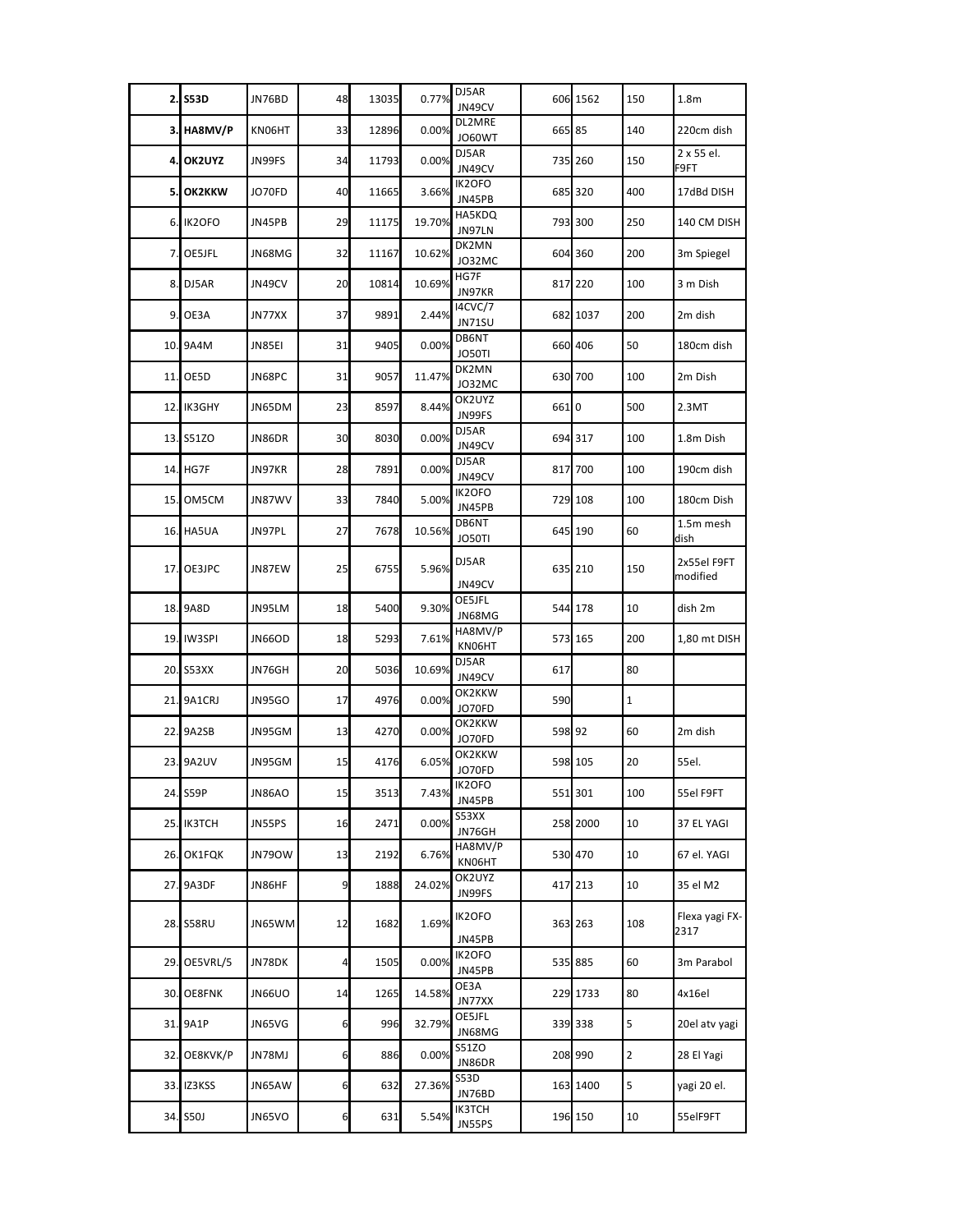|     | 35. 9A1CDD    | JN85JP        | 4              | 551 | 0.00%  | <b>S53D</b><br>JN76BD     |        | 214 200 | 10             | 55 El.F9FT                 |
|-----|---------------|---------------|----------------|-----|--------|---------------------------|--------|---------|----------------|----------------------------|
|     | 36. S57WW     | JN86CM        | 4              | 513 | 0.00%  | OE5JFL<br>JN68MG          |        | 308 300 |                |                            |
|     | 37. 9A9I      | JN85FS        | 5              | 463 | 0.00%  | OE3A<br>JN77XX            |        | 249 134 | 10             | 35.el.DL6WU                |
|     | 38. I3NGL/IV3 | JN66GB        | 6              | 456 | 22.32% | <b>S53D</b><br>JN76BD     |        | 123 750 | 5              | 23 el yagi                 |
|     | 39. I1KFH     | JN45FG        | 3              | 442 | 0.00%  | IW3SPI<br><b>JN66OD</b>   |        | 382 120 | 100            | DISCH 1 MT.                |
|     | 40. 9A0C      | <b>JN85AO</b> | 4              | 417 | 0.00%  | 9A8D<br>JN95LM            |        | 228 170 | 10             | Flexa 48 el                |
| 41. | OE6DRG/P      | JN77EG        | 5              | 321 | 0.00%  | OE8FNK<br><b>JN66UO</b>   |        | 90 1900 | 10             | 44 Elemente<br>SHF-Antenne |
|     | 42. IZ3EAY    | JN65BN        | $\overline{2}$ | 237 | 0.00%  | <b>S53D</b><br>JN76BD     | 168 15 |         | 20             | 24 EL YAGI                 |
| 43. | OE8PGQ/8      | JN66WQ        | Δ              | 233 | 0.00%  | OE8HIK<br>JN76KS          |        | 77 1911 | $\overline{2}$ | 8el.Gruppens<br>trahler    |
|     | 44. IW1CKM    | JN45FD        | 3              | 138 | 0.00%  | IK2OFO<br>JN45PB          |        | 67 142  | 80             | 4 X 55<br>elementi         |
|     | 45. IK2RLN    | JN45UR        | 1              | 81  | 81.51% | IK2OFO<br>JN45PB          |        | 81 320  | 10             | YAGI 55<br><b>ELEMENTI</b> |
|     | 46. S57UZX    | JN75MT        | $1\vert$       | 80  | 0.00%  | <b>S53D</b><br>JN76BD     |        | 80 500  | 5              | 50 el                      |
| 47. | OE8WOZ        | JN66WP        | 4              | 38  | 0.00%  | OE8XBB/8<br><b>JN66UO</b> |        | 14 5 20 | 2.5            | 23el Yagi<br>23cm          |
| 48. | OE8XBB/8      | <b>JN66UO</b> | 1              | 14  | 0.00%  | OE8WOZ<br>JN66WP          |        | 14 1733 | 80             | 4x16el                     |

C - 13cm

| Nr. | Call              | loc           | <b>QSO</b>              | <b>Results</b> | <b>Errors</b> | <b>ODX</b>               | <b>QRB</b> | <b>ASL</b> | P(W)        | <b>ANT</b>       |
|-----|-------------------|---------------|-------------------------|----------------|---------------|--------------------------|------------|------------|-------------|------------------|
|     | 1. S51ZO          | JN86DR        | 13                      | 4233           | 0.00%         | DJ5AR<br>JN49CV          |            | 694 317    | 50          | 1.8m Dish        |
|     | 2. DJ5AR          | JN49CV        | 6                       | 3352           | 0.00%         | <b>S51ZO</b><br>JN86DR   |            | 694 220    | 75          | 3 m Dish         |
|     | <b>3. IK2OFO</b>  | JN45PB        | 8                       | 2983           | 17.16%        | OE3A<br>JN77XX           |            | 605 300    | 130         | 140 CM DISH      |
|     | <b>4. OE3A</b>    | JN77XX        | 8                       | 2949           | 0.00%         | IK2OFO<br>JN45PB         |            | 605 1037   | 100         | 2m dish          |
|     | 5. HA8MV/P        | KN06HT        | 8                       | 2882           | 0.00%         | IK3GHY<br>JN65DM         | 658 85     |            | 50          | 220cm dish       |
|     | 6. IK3GHY         | JN65DM        | 6                       | 2095           | 23.87%        | DJ5AR<br>JN49CV          | 575 0      |            | 250         | 2.3MT            |
| 7.  | OE5VRL/5          | JN78DK        | 5                       | 1855           | 0.00%         | IK2OFO<br>JN45PB         |            | 535 885    | 35          | 3m Parabol       |
| 8.  | HG7F              | JN97KR        | 7                       | 1570           | 0.00%         | OE5VRL/5<br>JN78DK       |            | 350 700    | 40          | 120cm dish       |
| 9.  | OE5D              | JN68PC        | 8                       | 1557           | 0.00%         | DJ5AR<br>JN49CV          |            | 421 700    | 80          | 2m Dish          |
|     | 10. 9A2SB         | JN95GM        | 3                       | 932            | 0.00%         | OK2GD<br>JN79PJ          | 496 92     |            | 100         | 2m dish          |
|     | <b>11. IK3TCH</b> | JN55PS        | 6                       | 815            | 0.00%         | S58RU<br>JN65WM          |            | 203 2000   | 5           | <b>PARABOLA</b>  |
|     | 12. IW3SPI        | <b>JN66OD</b> | $\overline{\mathbf{3}}$ | 653            | 0.00%         | I4CVC/7<br><b>JN71SU</b> |            | 513 165    | 200         | 1,80 mt DISH     |
|     | 13. S58RU         | JN65WM        | $\overline{4}$          | 422            | 0.00%         | <b>IK3TCH</b><br>JN55PS  |            | 203 263    | 15          | Anjo<br>YA235043 |
|     | 14. I3NGL/IV3     | <b>JN66GB</b> | 3                       | 237            | 0.00%         | S58RU<br>JN65WM          |            | 120 750    | $\mathbf 1$ | 33 el yagi       |
|     | 15. S50J          | <b>JN65VO</b> | $\overline{2}$          | 208            | 0.00%         | <b>IK3TCH</b><br>JN55PS  |            | 196 150    | 0.5         | 1m dish          |
|     | <b>16. IW1CKM</b> | JN45FD        | 3                       | 138            | 0.00%         | IK2OFO<br>JN45PB         |            | 67 142     | 80          | 67 elementi      |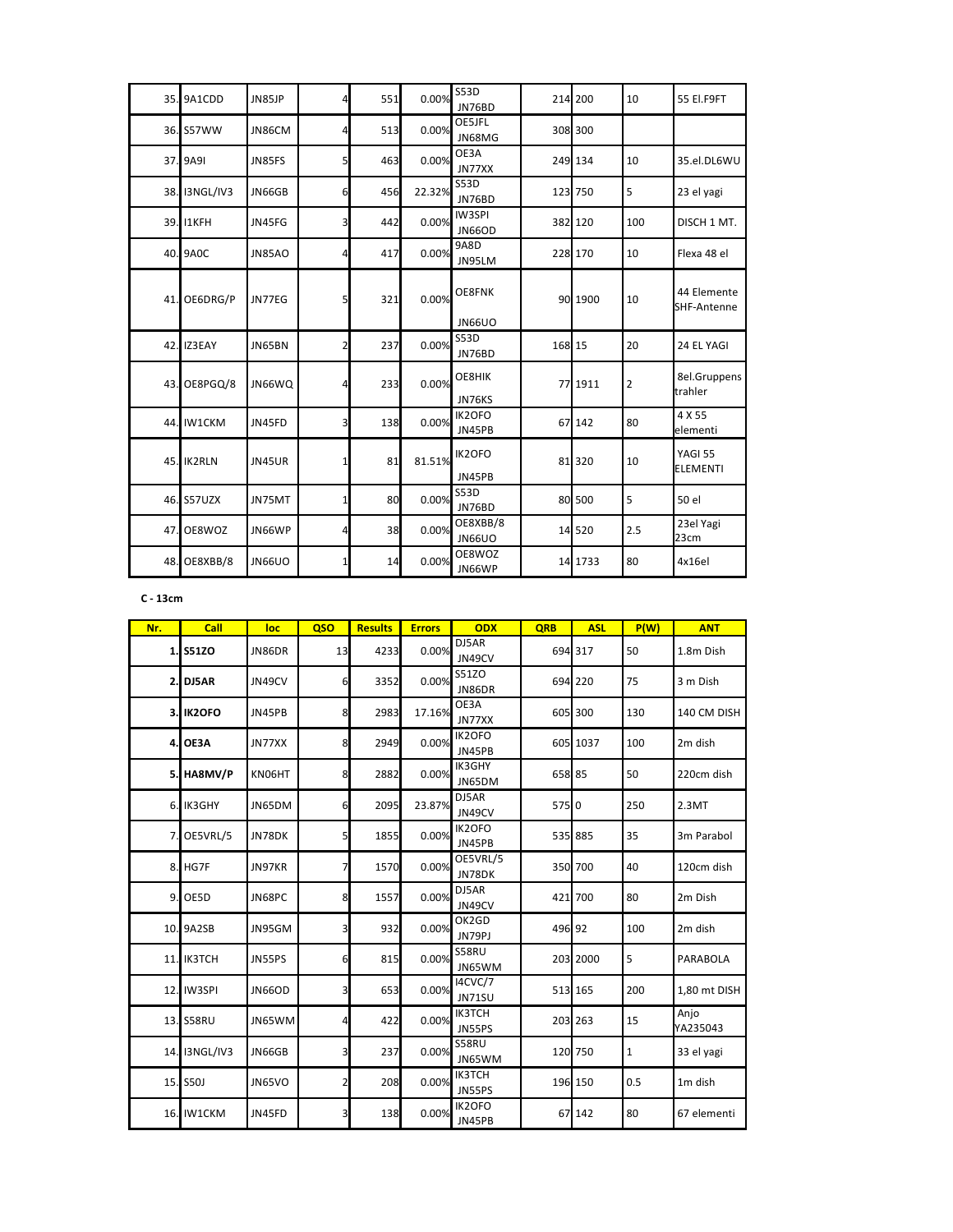|     | 17. OE8FNK | JN66UO        | 70I | 0.00% | OE8PGQ/8<br>JN66WQ        | 16 1733 | 0.05           | 40cm dish               |
|-----|------------|---------------|-----|-------|---------------------------|---------|----------------|-------------------------|
| 18. | IZ3EAY     | JN65BN        | 69  | 0.00% | <b>IK3TCH</b><br>JN55PS   | 69 15   | $\overline{4}$ | 1 M DISH.               |
| 19. | I1KFH      | JN45FG        | 60  | 0.00% | I1GPE<br>JN45AN           | 46 120  | 100            | 1 MT. DISH              |
|     | 20. OE8WOZ | JN66WP        | 39  | 0.00% | OE8XBB/8<br><b>JN66UO</b> | 14 520  | $\overline{2}$ | Gitterspiegel           |
| 21. | OE8PGQ/8   | JN66WQ        | 16  | 0.00% | <b>OE8FNK</b><br>JN66UO   | 16 1911 | $\overline{2}$ | 8el.Gruppens<br>trahler |
| 22. | OE8XBB/8   | <b>JN66UO</b> | 14  | 0.00% | OE8WOZ<br>JN66WP          | 14 1733 | 0.05           | 40cm dish               |

 **D - 9cm**

| Nr. | Call      | loc    | QSO | <b>Results</b> | <b>Errors</b> | <b>ODX</b>                          | <b>QRB</b> | <b>ASL</b> | P(W) | <b>ANT</b>          |
|-----|-----------|--------|-----|----------------|---------------|-------------------------------------|------------|------------|------|---------------------|
| 1.  | OE5VRL/5  | JN78DK | 5   | 1067           | 0.00%         | <b>DL6NCI</b><br>JO50VI             |            | 280 885    | 22   | 3m Parabol          |
|     | 2. S51ZO  | JN86DR |     | 747            | 0.00%         | OE5VRL/5<br>JN78DK                  |            | 243 317    | 15   | 1.8m Dish           |
| 3.I | OE3A      | JN77XX | 3   | 688            | 0.00%         | DB6NT<br><b>JO50TI</b>              |            | 412 1051   | 40   | 1 <sub>m</sub> dish |
| 4.1 | OE3KEU/3  | JN77XX |     | 554            | 0.00%         | DB6NT<br><b>JO50TI</b>              |            | 412 1000   | 40   | 1 <sub>m</sub> Para |
| 5.  | OK2KKW    | JO70FD | 3   | 486            | 0.00%         | OK <sub>2</sub> QI<br><b>JO80OC</b> |            | 197 320    | 0.1  | 15dBd PATCH         |
|     | 6.9A2SB   | JN95GM |     | 220            | 0.00%         | S51ZO<br>JN86DR                     | 220 92     |            | 12   | 2m dish             |
|     | 7. OE8FNK | JN66UO |     | 14             | 0.00%         | OE8WOZ<br>JN66WP                    |            | 14 1733    | 0.05 | 40cm Dish           |

 **E - 6cm**

| Nr. | Call             | loc           | QSO                     | <b>Results</b> | <b>Errors</b> | <b>ODX</b>              | QRB    | <b>ASL</b> | P(W)           | <b>ANT</b>                 |
|-----|------------------|---------------|-------------------------|----------------|---------------|-------------------------|--------|------------|----------------|----------------------------|
|     | 1. OE5VRL/5      | JN78DK        | 7                       | 2560           | 0.00%         | IK2OFO<br>JN45PB        |        | 535 885    | 30             | 3m Parabol                 |
|     | 2. HA8MV/P       | KN06HT        | $\overline{4}$          | 1143           | 15.89%        | OE5VRL/5<br>JN78DK      | 508 85 |            | 8              | 150cm dish                 |
|     | <b>3. IK2OFO</b> | JN45PB        | 3                       | 831            | 0.00%         | OE5VRL/5<br>JN78DK      |        | 535 300    | 15             | 140 CM DISH                |
|     | 4. S51ZO         | JN86DR        | $\overline{\mathbf{3}}$ | 823            | 39.53%        | HA8MV/P<br>KN06HT       |        | 331 319    | 4              | 1.8m Dish                  |
|     | <b>5. HG7F</b>   | JN97KR        | $\overline{4}$          | 775            | 31.11%        | OE5VRL/5<br>JN78DK      |        | 350 700    | $\overline{7}$ | 120cm dish                 |
|     | 6. IK3TCH        | JN55PS        | $5\overline{2}$         | 532            | 0.00%         | S58RU<br>JN65WM         |        | 203 2000   | 5              | PARABOLA                   |
|     | 7. S58RU         | JN65WM        | $\overline{4}$          | 519            | 0.00%         | <b>IK3TCH</b><br>JN55PS |        | 203 263    | 10             | parabola fi 65<br>cm       |
|     | 8.9A2SB          | JN95GM        | $\overline{2}$          | 436            | 0.00%         | S51ZO<br>JN86DR         | 220 92 |            | 10             | 1 <sub>m</sub> dish        |
|     | 9. IK3COJ        | JN65BN        | 3                       | 318            | 0.00%         | IK2OFO<br>JN45PB        | 229 30 |            | 30             | dish 4,15 mt.              |
| 10. | OE8PGQ/8         | JN66WQ        | $1\vert$                | 198            | 0.00%         | OE5VRL/5<br>JN78DK      |        | 198 1911   | 6              | 60 cm Dish                 |
|     | 11. IW3SPI       | <b>JN66OD</b> | $\overline{2}$          | 179            | 0.00%         | <b>I3OPW</b><br>JN65EN  |        | 92 165     | 4              | 1,30 mt DISH               |
| 12. | <b>IW1CKM</b>    | JN45FD        | 3                       | 138            | 0.00%         | IK2OFO<br>JN45PB        |        | 67 142     | 4              | Disco 60 cm                |
|     | 13. I1KFH        | JN45FG        | $\overline{2}$          | 60             | 0.00%         | I1GPE<br>JN45AN         |        | 46 120     | 10             | 1 MT OFFSET<br><b>DISH</b> |
|     | 14. 9A3AQ/P      | JN75TR        | $\mathbf{1}$            | 40             | 0.00%         | <b>S59GS</b><br>JN75NP  |        | 40 803     | 5              | dish 60cm                  |
|     | 14. S59GS        | JN75NP        | $\mathbf{1}$            | 40             | 0.00%         | 9A3AQ/P<br>JN75TR       |        | 40 933     |                | <b>HORN</b>                |
|     | 15. OE8FNK       | <b>JN66UO</b> | $1\vert$                | 14             | 0.00%         | OE8WOZ<br>JN66WP        |        | 14 1733    | 0.02           | 40cm dish                  |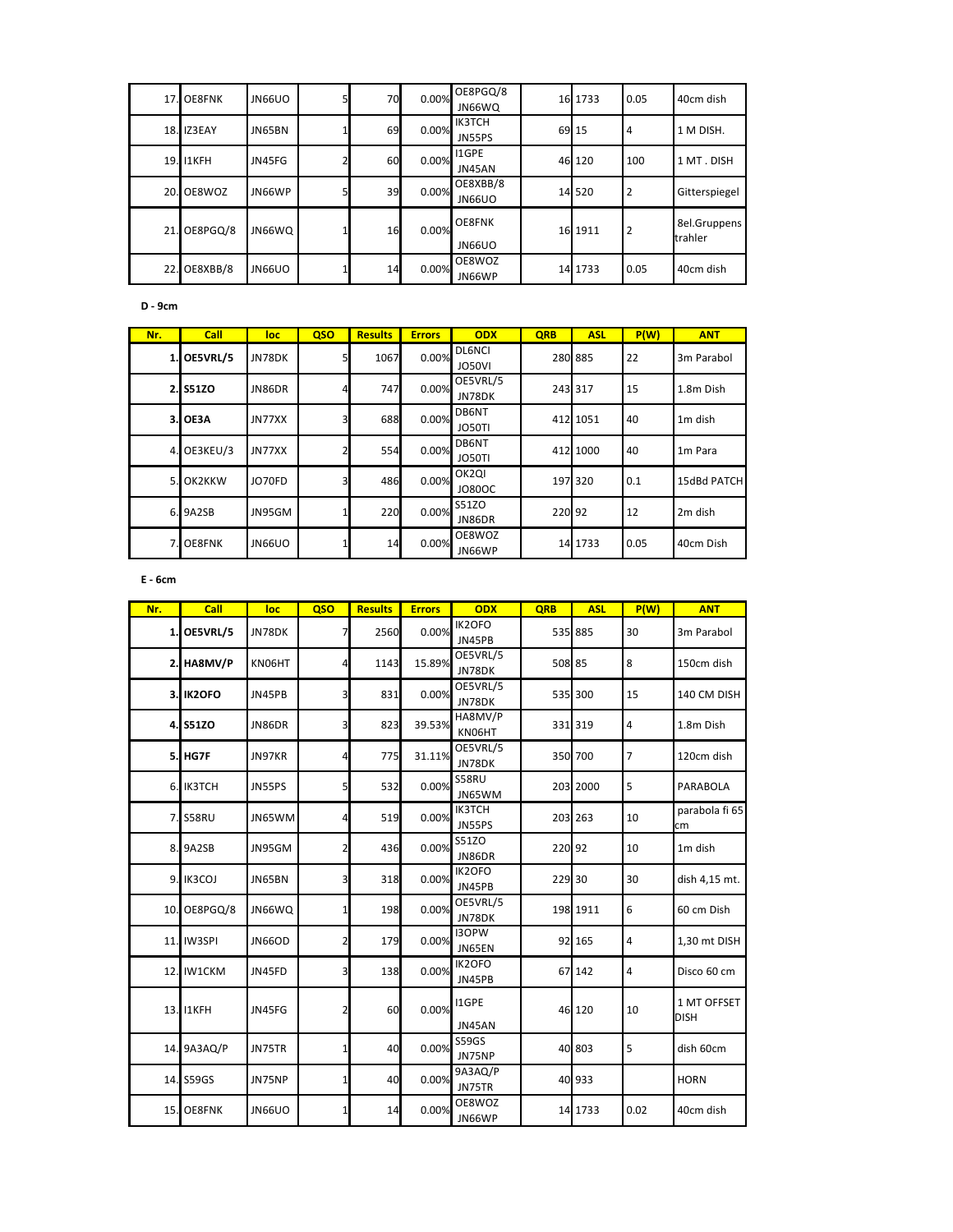## **F - 3cm**

| Nr. | <b>Call</b>     | loc    | QSO             | <b>Results</b> | <b>Errors</b> | <b>ODX</b>                    | <b>QRB</b> | <b>ASL</b> | P(W)           | <b>ANT</b>                 |
|-----|-----------------|--------|-----------------|----------------|---------------|-------------------------------|------------|------------|----------------|----------------------------|
|     | 1. OE5VRL/5     | JN78DK | 14              | 3603           | 0.00%         | <b>I6XCK</b><br>JN63QO        |            | 543 885    | 15             | 3m Parabol                 |
|     | <b>2. IGXCK</b> | JN63QO | 12              | 3216           | 11.45%        | OE5VRL/5<br>JN78DK            | 543 20     |            | 12             | ofset 1,2 M                |
| з.  | OE3A            | JN77XX | 17              | 2928           | 0.00%         | DB6NT<br>JO50TI               |            | 412 1051   | 3              | 1m dish                    |
|     | 4. 9A4QV        | JN75CG | 17              | 2865           | 0.00%         | IK2OFO<br>JN45PB              |            | 387 1400   | 5              | 60cm dish                  |
|     | 5. HA8MV/P      | KN06HT | 9               | 2603           | 0.00%         | OE5VRL/5<br>JN78DK            | 508 85     |            | 8              | 143cm dish                 |
|     | 6. S51ZO        | JN86DR | 14              | 2555           | 0.00%         | <b>I6XCK</b><br><b>JN63QO</b> |            | 416 317    | 5              | 1.2m Dish                  |
| 7.I | OE3KEU/3        | JN77XX | 10              | 2390           | 7.58%         | DB6NT<br><b>JO50TI</b>        |            | 412 1037   | 4              | 1m Para                    |
|     | 8. HG7F         | JN97KR | 9               | 1634           | 0.00%         | OE5VRL/5<br>JN78DK            |            | 350 700    | 10             | 120cm dish                 |
|     | 9. IK3TCH       | JN55PS | 12              | 1561           | 0.00%         | <b>I6XCK</b><br><b>JN63QO</b> |            | 292 2000   | 10             | PARABOLA                   |
| 10. | OK2KKW          | JO70FD | 8               | 1171           | 18.45%        | OK2KJT<br>JN99AJ              |            | 271 320    | 20             | 70cm DISH                  |
|     | 11. OE4WOG/P    | JN77WM | 8               | 1111           | 0.00%         | HA8MV/P<br>KN06HT             |            | 368 1740   | 3              | 90 cm<br>Parabol           |
|     | 12. 9A1Z        | JN86DL | $\overline{7}$  | 981            | 21.83%        | OE5VRL/5<br>JN78DK            |            | 265 300    | $\mathbf{1}$   | 85cm offset                |
|     | 13. IK2OFO      | JN45PB | $\overline{4}$  | 911            | 28.77%        | 9A4QV<br>JN75CG               |            | 387 300    | 20             | 140 CM DISH                |
|     | 14. S53XX       | JN76GH | 6               | 800            | 0.00%         | 16XCK<br><b>JN63QO</b>        | 315        |            | 8              |                            |
| 15. | OE3WRA/4        | JN87KT | $\overline{7}$  | 714            | 0.00%         | OE5VRL/5<br>JN78DK            |            | 204 125    | 6              | 60 cm<br>Parabol           |
|     | 16. S58RU       | JN65WM | 8               | 685            | 22.86%        | IZ3BUI<br>JN55RS              |            | 190 263    | 10             | parabola fi 60<br>cm       |
| 17. | IW3SPI          | JN66OD | $\overline{a}$  | 587            | 0.00%         | <b>I6XCK</b><br><b>JN63QO</b> |            | 283 165    | 4              | 1,30 mt DISH               |
|     | 18. HA1WD/P     | JN87FI | 7               | 484            | 0.00%         | 9A1Z<br>JN86DL                |            | 99 720     | 4              | 0.6m OFFSET<br><b>DISH</b> |
|     | 19. OE1TGW/1    | JN88EH | 9               | 459            | 0.00%         | OE5VRL/5<br>JN78DK            |            | 155 300    | $\overline{7}$ | 50cm Dish                  |
|     | 20. S59GS       | JN75NP | $\overline{4}$  | 344            | 0.00%         | 9A1Z<br>JN86DL                |            | 130 933    | 5              | 123 cm                     |
|     | 21. I3NGL/IV3   | JN66GB | 3               | 335            | 0.00%         | 9A4QV<br>JN75CG               |            | 157 750    | 4              | solo<br>illuminatore       |
| 22. | OE8PGQ/8        | JN66WQ | $\mathbf{2}$    | 274            | 0.00%         | OE5VRL/5<br>JN78DK            |            | 198 1733   | 2.5            | 60 cm Dish                 |
|     | 23. OK1FQK      | JN79OW | 3               | 268            | 0.00%         | DH1DM<br>JO60VR               |            | 134 470    | $\overline{2}$ | D65                        |
|     | 24. S53VV       | JN65VN | $\overline{4}$  | 255            | 0.00%         | <b>IK3TCH</b><br>JN55PS       |            | 196 100    | 0.35           | 28cm                       |
|     | 25. 9A2SB       | JN95GM | $1\overline{ }$ | 216            | 50.46%        | HA8MV/P<br>KN06HT             |            | 216 92     | 8              | 1m dish                    |
|     | 26. S50J        | JN65VO | 3               | 213            | 18.70%        | <b>IK3TCH</b><br>JN55PS       |            | 196 150    | $\overline{4}$ | 0,4 dish                   |
|     | 27. IW1CKM      | JN45FD | 3               | 138            | 0.00%         | IK2OFO<br>JN45PB              |            | 67 142     | $\overline{7}$ | Disco 50 cm                |
|     | 28. S50TA       | JN76GH | $\overline{2}$  | 88             | 60.71%        | S59GS<br>JN75NP               |            | 87 1980    | 0.1            | 23 dB Horn                 |
|     | 29. I1KFH       | JN45FG | $\overline{2}$  | 60             | 0.00%         | I1GPE<br>JN45AN               |            | 46 120     | 7              | 1 MT OFFSET<br><b>DISH</b> |
|     | 30. 9A3AQ/P     | JN75TR | $\mathbf{1}$    | 40             | 0.00%         | S59GS<br>JN75NP               | 40         |            | 10             | dish 60cm                  |
|     | 31. 9A1P        | JN65VG | $\mathbf{1}$    | 33             | 0.00%         | 9A4QV<br>JN75CG               |            | 33 0       | 0.2            | Horn                       |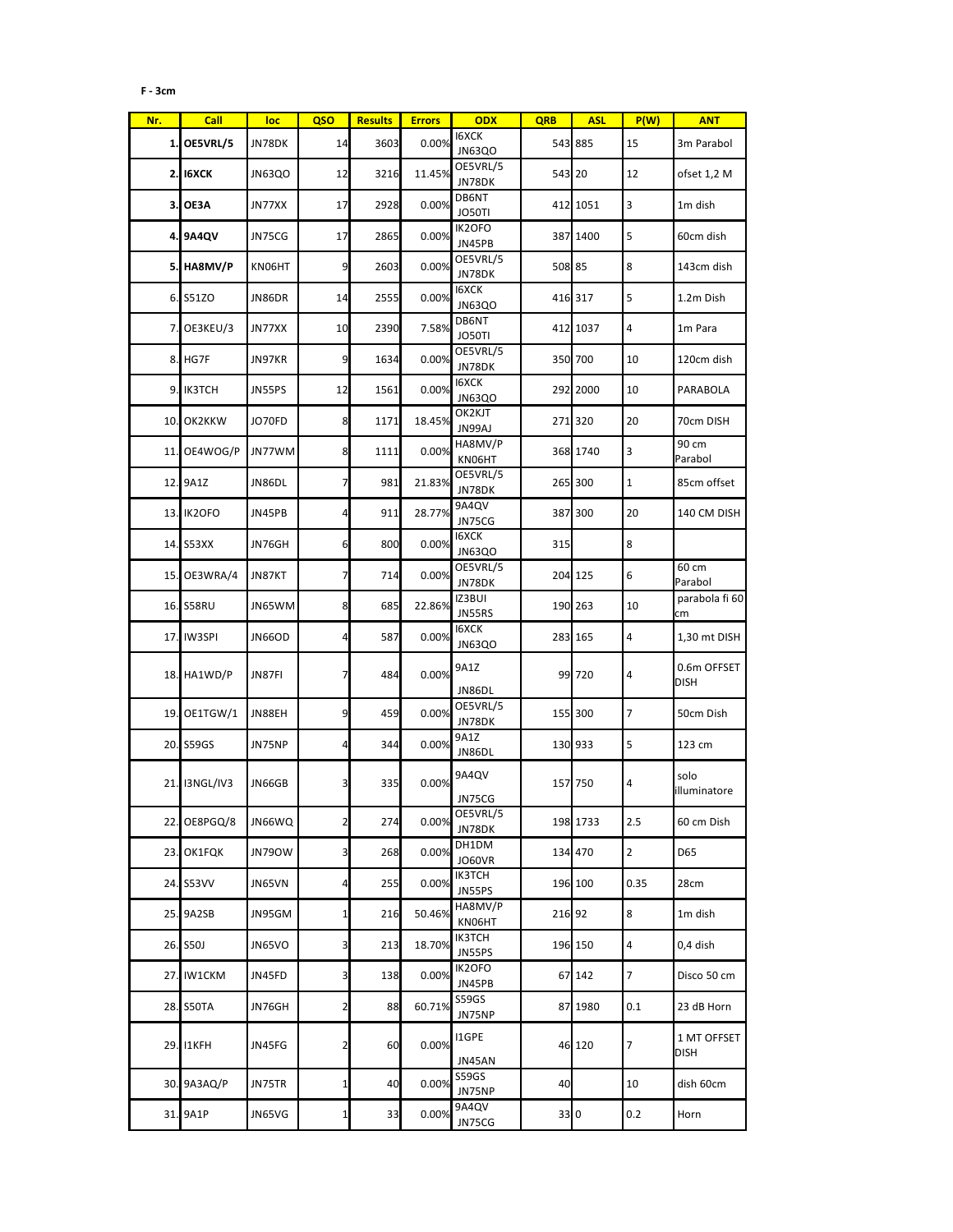| $\sim$<br>34.I | <b>DE8FNK</b> | <b>JN66UO</b> |  | 14<br>- | $0.00\%$ | OE8WOZ<br>JN66WP | .4 | $-22$<br>1733 | 0.002 | 40cm dish |
|----------------|---------------|---------------|--|---------|----------|------------------|----|---------------|-------|-----------|
|----------------|---------------|---------------|--|---------|----------|------------------|----|---------------|-------|-----------|

|  | zcm |
|--|-----|
|--|-----|

| Nr.            | Call          | loc    | QSO            | <b>Results</b> | <b>Errors</b> | ODX                    | <b>QRB</b> | <b>ASL</b> | P(W)           | <b>ANT</b>          |
|----------------|---------------|--------|----------------|----------------|---------------|------------------------|------------|------------|----------------|---------------------|
| $\mathbf{1}$   | OE4WOG/P      | JN77WM | 3              | 311            | 0.00%         | 9A1Z<br>JN86DL         |            | 121 1740   | $\overline{2}$ | 40cm dish           |
| 2              | OE5VRL/5      | JN78DK |                | 246            | 0.00%         | OE3A<br>JN77XX         |            | 134 885    | 1.5            | 3m Parabol          |
| 3.             | OE1TGW/1      | JN88EH | 3              | 161            | 0.00%         | OE4WOG/P<br>JN77WM     |            | 96 300     | $\overline{7}$ | 50cm Dish           |
|                | 4. 9A1Z       | JN86DL | $\overline{2}$ | 149            | 0.00%         | OE4WOG/P<br>JN77WM     |            | 121 300    | 0.2            | 70CM DISH           |
| 5.             | IW1CKM        | JN45FD | $\overline{2}$ | 124            | 0.00%         | IK2OFO<br>JN45PB       |            | 67 142     | 04             | Disco 60 cm         |
| 6.             | S51ZO         | JN86DR | $\overline{2}$ | 122            | 0.00%         | OE4WOG/P<br>JN77WM     |            | 94 317     | 0.5            | 48cm Dish           |
| $\overline{7}$ | <b>IK3TCH</b> | JN55PS | 1              | 88             | 0.00%         | <b>I3OPW</b><br>JN65EN |            | 88 2000    | $\overline{3}$ | <b>PARABOLA</b>     |
| 8              | IK2OFO        | JN45PB | 1              | 67             | 0.00%         | IW1CKM<br>JN45FD       |            | 67 300     | $\overline{4}$ | 48 CM DISH          |
| 9              | OE3A          | JN77XX |                | 49             | 73.22%        | OE1TGW/1<br>JN88EH     |            | 49 1037    | $\mathbf{1}$   | 1m dish             |
| 10.            | I1KFH         | JN45FG | 1              | 46             | 0.00%         | I1GPE<br>JN45AN        |            | 46 120     | $\mathbf{1}$   | 60 CM DISH          |
| 11             | 9A3AQ/P       | JN75TR | 1              | 40             | 0.00%         | S59GS<br>JN75NP        |            | 40 803     | 0.2            | PROCOM<br>dish 48cm |
| 11.            | S59GS         | JN75NP |                | 40             | 0.00%         | 9A3AQ/P<br>JN75TR      |            | 40 934     | $\mathbf{1}$   | 60 cm               |

 **H - 6mm**

| Nr. | Call      | loc    | <b>QSO</b> | <b>Results</b> | <b>Errors</b> | <b>ODX</b>   | <b>QRB</b> | <b>ASL</b> | P(W)   | <b>ANT</b>  |
|-----|-----------|--------|------------|----------------|---------------|--------------|------------|------------|--------|-------------|
|     | OE5VRL/5  | JN78DK |            | 112            | 0.00%         | OE2JOM/2     |            | 112 885    | 0.7    | 3m Parabol  |
|     |           |        |            |                |               | JN67NT       |            |            |        |             |
|     | OE1TGW/1  | JN88EH |            | 96I            | 0.00%         | OE4WOG/P     |            | 96 300     | 0.8    | 20,6cm Dish |
|     |           |        |            |                |               | JN77WM       |            |            |        |             |
|     | OE4WOG/P  | JN77WM |            | 96I            | 0.00%         | OE1TGW/1     |            | 96 1740    | 0.0300 | 40cm dish   |
|     |           |        |            |                |               | JN88EH       |            |            |        |             |
|     | 3. IK3TCH |        |            |                |               | <b>I3OPW</b> |            | 88 2000    |        |             |
|     |           | JN55PS |            | 88             | 0.00%         | JN65EN       |            |            | 0.05   | PARABOLA    |

 **I - 4mm**

| Nr. | Call                 | loc    | oso | <b>Results</b> | <b>Errors</b> | <b>ODX</b>         | <b>QRB</b> | ASL     | P(W)   | <b>ANT</b>         |
|-----|----------------------|--------|-----|----------------|---------------|--------------------|------------|---------|--------|--------------------|
|     | 1. OE3WRA/4          | JN87KT |     | 82             | $0.00\%$      | OE4WOG/P<br>JN77WM |            | 82 125  | 0.0007 | l 40 cm<br>Parabol |
|     | 1. OE4WOG/P LJN77WML |        |     | 82             | $0.00\%$      | OE3WRA/4<br>JN87KT |            | 82 1740 | 23     | 40cm dish          |

 **YOUNG**

| Nr. | Call             | loc    | QSO | <b>Results</b> | <u>frors:</u> | <b>ODX</b>       | ORB | ASL  | P(W) | <b>ANT</b> |
|-----|------------------|--------|-----|----------------|---------------|------------------|-----|------|------|------------|
|     | <b>1. IU3GNB</b> | JN55MP | 18  | 2432           | 9.15%         | IW1ANL<br>JN35TK | 268 | 1420 | Þ    | 18el. LFA  |

## **General ranking**

| Nr. | <b>Call</b>  | <b>Ukupno</b> | <b>MHz435</b> | <b>GHz1.3</b> | <b>GHz2.3</b> | <b>GHz3.4</b> | <b>GHz5.7</b> | <b>GHz10</b> | GHz24  | GHz47  | GHz76  |
|-----|--------------|---------------|---------------|---------------|---------------|---------------|---------------|--------------|--------|--------|--------|
|     | OE5VRL/5     | 434.29        |               | 11.37         | 43.82         |               | 100.00        | 100.00       | 79.10  | 100.00 |        |
|     | OE4WOG/P     | 316.55        |               |               |               |               |               | 30.84        | 100.00 | 85.71  | 100.00 |
|     | <b>S51ZO</b> | 302.95        |               | 60.66         | 100.00        |               | 32.15         | 70.91        | 39.23  |        |        |
|     | OE3A         | 299.97        | 58.55         | 74.72         | 69.67         |               |               | 81.27        | 15.76  |        |        |
|     | IK2OFO       | 298.23        | 64.06         | 84.42         | 70.47         |               | 32.46         | 25.28        | 21.54  |        |        |
|     | HA8MV/P      | 284.38        | 1.98          | 97.42         | 68.08         |               | 44.65         | 72.25        |        |        |        |
|     | IK3TCH       | 208.90        |               | 18.67         | 19.25         |               | 20.78         | 43.33        | 28.30  | 78.57  |        |
|     | HG7F         | 203.46        | 31.14         | 59.61         | 37.09         |               | 30.27         | 45.35        |        |        |        |
|     | OK2KKW       | 181.95        | 61.33         | 88.12         |               |               |               | 32.50        |        |        |        |
| 10. | S53D         | 172.75        | 74.28         | 98.47         |               |               |               |              |        |        |        |